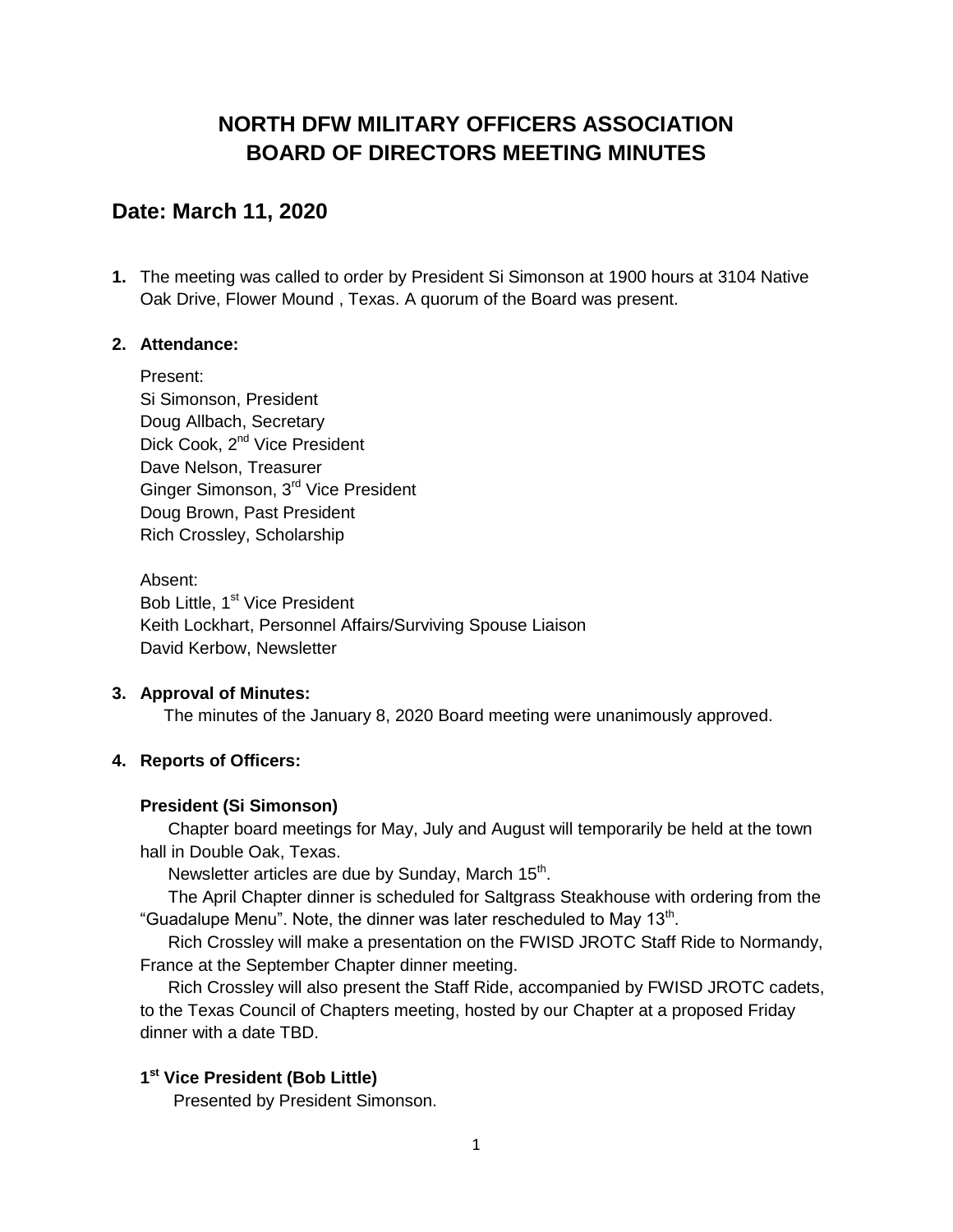## **2 nd Vice President (Dick Cook)**

Thirty-one members have paid their 2020 Chapter dues, leaving forty-six delinquent. Total membership is eighty-eight.

### **3 rd Vice President Legislative and Community Activities (Ginger Simonson)**

The TCC is focused on the national "Storming the Hill" in Washington, D.C. This year's focus will be on thanking the legislatures for passing legislation ending the widows' tax.

Senator Campbell hosted a meeting in Harlingen of the Veterans and Border Security Committee. Ginger attended.

Ginger commented on the Governor's Challenge to Prevent Veteran Suicide. The next meeting will be March  $25<sup>th</sup>$  in Austin.

The Veterans Administration's two top priorities are suicide prevention and exposure to hazardous materials.

March 29<sup>th</sup> will be the annual Texas Vietnam Veterans Day. An open house will be held at the Kyle Center on March 28<sup>th</sup>.

#### **Treasurer's Report (Dave Nelson)**

The Chapter has a total of \$21,070.93 with \$4465.00 in the scholarship account. A review of Chapter accounts reveal that each dinner loses money.

Dave submitted a proposed 2020 budget. After discussion by the Board, Doug Brown made a motion seconded by Dick Cook to approve the budget. The motion was unanimously approved.

General liability insurance will cost \$360 for the year. A motion was made by Doug Brown and seconded by Dick Cook to approve the expenditure. The Board unanimously approved it.

#### **Secretary's Report (Doug Allbach)**

No report.

#### **Reports of Committees:**

#### **Scholarship/ROTC/JROTC (Rich Crossley)**

 Rich Crossley requested that the Chapter support the upcoming FWISD Staff Ride. Dick Cook made a motion to contribute \$500 seconded by Ginger Simonson. The motion was approved.

To date only one scholarship application has been received.

#### **Newsletter Editor (David Kerbow)**

No report.

## **Public Relations (Vacant)**

No report.